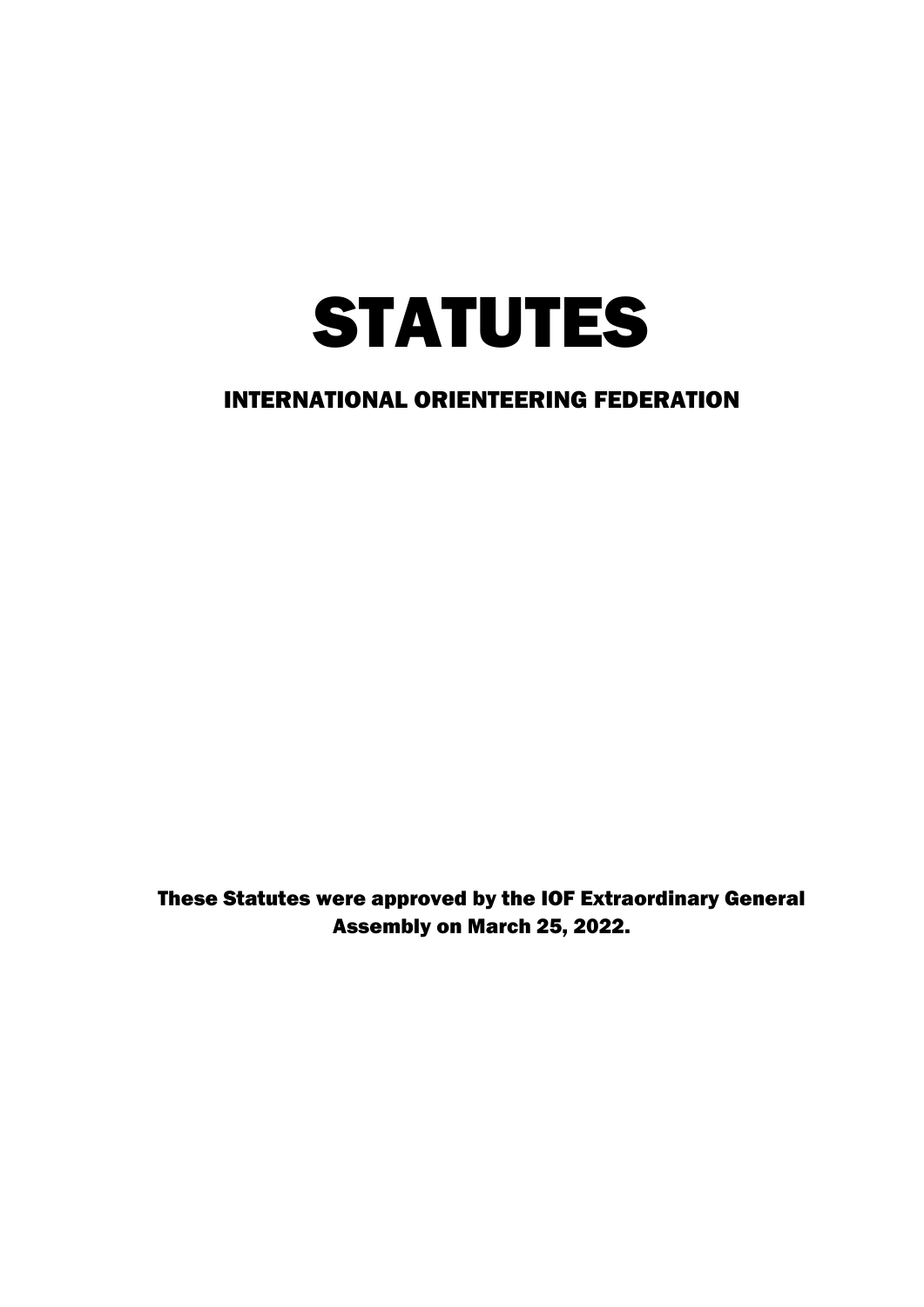## STATUTES OF THE INTERNATIONAL ORIENTEERING FEDERATION (IOF)

## 1. NAME, AUTHORITY AND DEFINITION

#### 1.1 Name

The name of the organisation is the International Orienteering Federation, henceforward IOF, registered in Sweden.

## 1.2 Authority and definition

The IOF, recognised by the International Olympic Committee (IOC), is, amongst its members, the supreme authority on all matters relating to international orienteering. Orienteering is a sport involving non-motorised (with the exception of wheelchairs) navigation with a map.

The recognised orienteering disciplines are foot orienteering, ski orienteering, trail orienteering and mountain bike orienteering, including any and all forms of virtual/electronic orienteering activities and competitions related to the above disciplines.

## 1.3 Official language

The official language of the IOF is English.

## 2. AIMS, TASKS and OBLIGATIONS

## 2.1 The aims of the IOF shall be:

- 2.1.1 To promote the global growth of orienteering and develop competitive and recreational orienteering.
- 2.1.2 To create and maintain a world event programme.

## 2.2 The tasks of the IOF shall be:

- 2.2.1 To commission and supervise World Championships and other IOF events.
- 2.2.2 To maintain universal rules and guidelines for orienteering events under its auspices and to supervise their proper application.
- 2.2.3 To act as the final authority in controversies other than those coming within the jurisdiction of the jury of an international orienteering event.
- 2.2.4 To maintain cordial relations with other international sports organisations and to represent the interests of its members and international orienteering in its dealings with such organisations.

## 2.3 The obligations of the IOF are:

- 2.3.1 To respect and abide by the Olympic Charter.
- 2.3.2 To respect and abide by the provisions of the World Anti-Doping Code.
- 2.3.3 To respect and implement the UN Sustainable Development Goals for the protection of the environment and sustainable development.
- 2.3.4 To respect the autonomy of its members and not intervene in their internal affairs.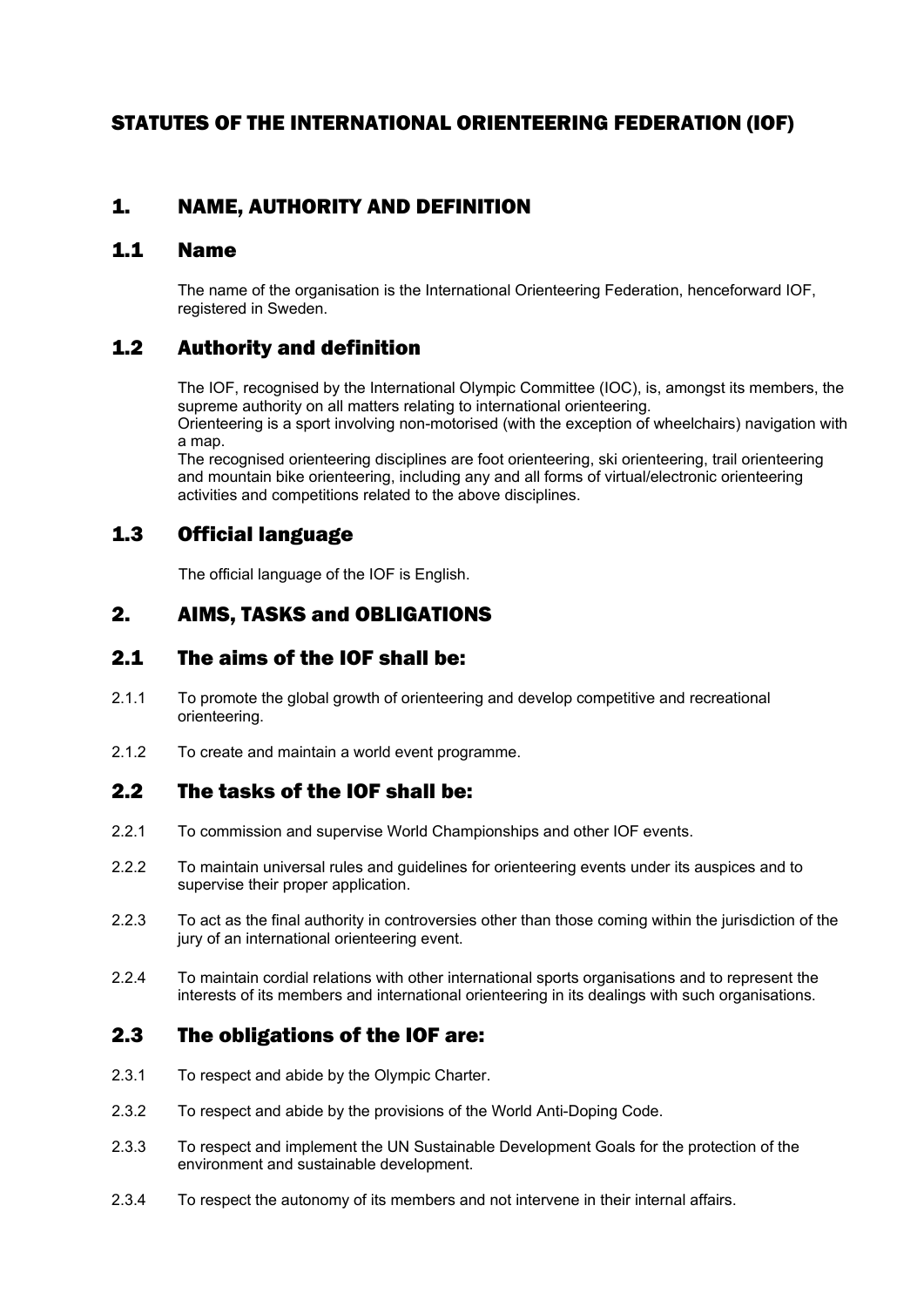2.3.5 To ensure that only countries that can guarantee freedom of participation on an equal basis to all IOF members shall be commissioned with the organisation of the General Assembly, IOF event, course, seminar, or conference held under the auspices of the IOF.

## 3. MEMBERSHIP

## 3.1 Structure

3.1.1 The IOF is made up of the national orienteering federations that have been admitted to membership. Only one legally constituted orienteering organisation from any one country, defined as an independent member of the IOC, may be admitted as a member.

 The IOF may provide for provisional membership of a national organisation when first admitted to membership. Provisional membership may be granted to organisations which have not yet fulfilled all requirements for membership yet have fulfilled the basic requirements of good governance and have demonstrated achievements in the development of the sport in their country.

A provisional member may retain that status for two Ordinary General Assembly periods during which time the provisional member must, in the view of the Council, have actively developed the sport of orienteering in that country.

The Council may determine to further extend the period of provisional membership by one Ordinary General Assembly period.

A provisional member having such membership terminated by the Council or the General Assembly may not reapply for membership until after one Ordinary General Assembly period has lapsed.

A national federation having once attained the designation *member* rather than that of *provisional member* may not, voluntarily, revert to provisional membership.

## 3.2 Application Procedure, Rights and Duties of Members

- 3.2.1 A national organisation desiring provisional membership shall lodge with the Office a written application together with a copy of the organisation's registration, constitution and competition rules, a report on the development of orienteering in the country including map examples and a statement of current membership figures. The organisation applying for membership shall pay an application fee which shall be paid prior to the Council considering the application. The application fee is non-refundable and in case of a successful application will be applied towards payment of the membership fee for the initial calendar year of provisional membership. If the Council approves the application, the organisation shall be accepted as a provisional member. To be final, the Council's decision must be ratified by the next General Assembly.
- 3.2.2 A national organisation desiring membership, including those currently holding a provisional membership, shall lodge with the IOF Office a written application including a copy of the organisation's registration, constitution and competition rules, a report on the development of orienteering in the country including map examples and a statement of current membership figures and evidence of recognition by the relevant national sports authority. The organisation applying for membership shall pay an application fee which shall be paid prior to the Council considering the application. The application fee is non-refundable and in case of a successful application will be applied towards payment of the membership fee for the initial calendar year of membership. If the Council approves the application, the organisation shall be accepted as a member. To be final, the Council's decision must be ratified by the next General Assembly.
- 3.2.3 Rights of Members and Provisional Members

As soon as the Council has decided to admit an organisation to membership or provisional membership, the organisation is entitled to the following rights, provided the membership fee has been paid.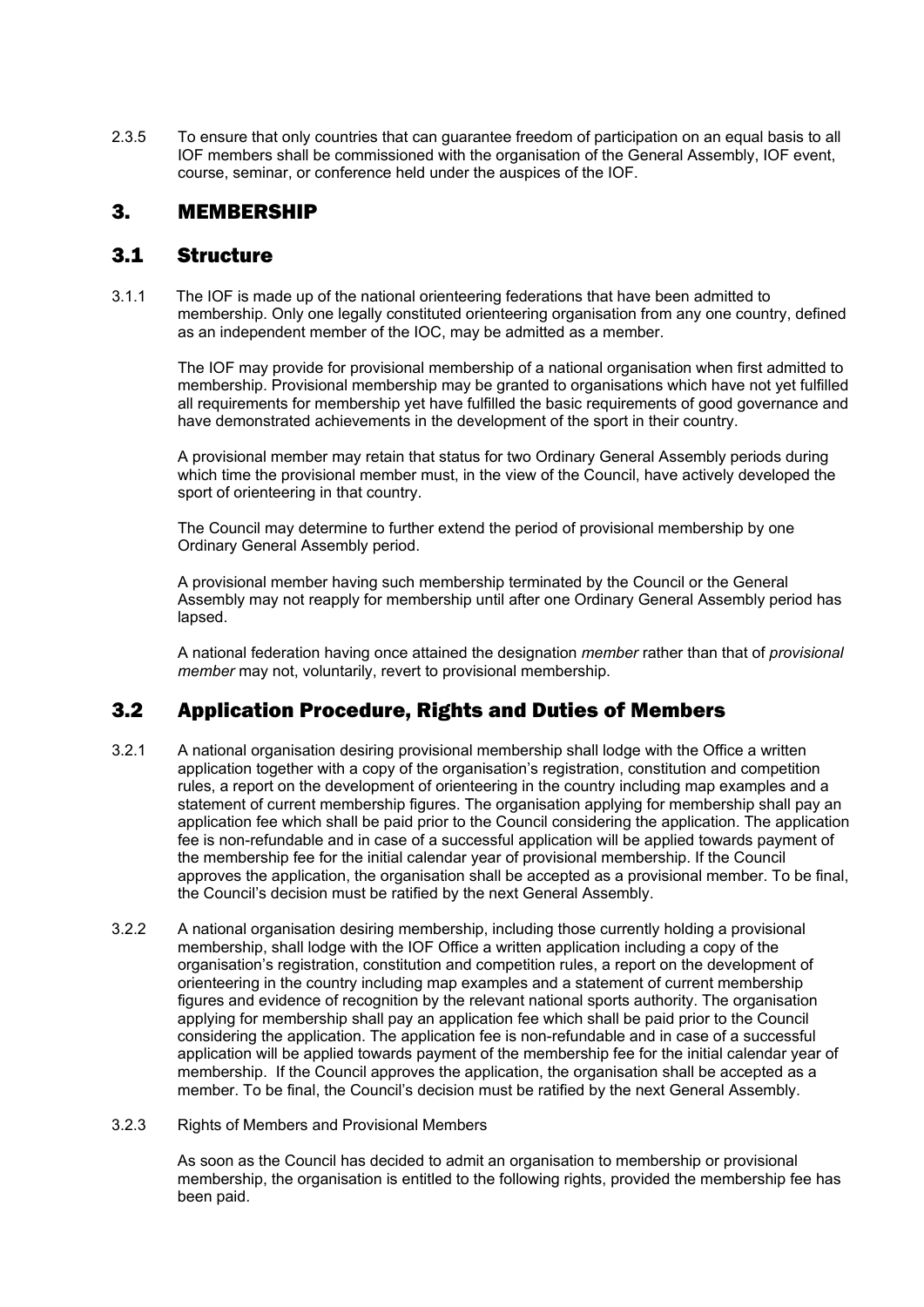- $\circ$  To participate in Council updates to members between the General Assembly
- o To participate in IOF events in all recognised orienteering disciplines.
- o To organise IOF events in all recognised orienteering disciplines.
- $\circ$  To organise and participate in courses, seminars, and other activities of the IOF.
- o To receive all official IOF material.
- $\circ$  To publicise their activities via the IOF.

As soon as the membership or provisional membership has been ratified by the General Assembly, the organisation is entitled to the following rights, provided the membership fee has been paid.

- To participate in and to vote at an IOF General Assembly, except that Provisional Members may participate in the General Assembly but may not vote nor nominate candidates to Council.
- $\circ$  To make proposals and to express views to the General Assembly and to the Council.

#### 3.2.4 Obligations of Members and Provisional Members

Members and Provisional Members shall abide by these Statutes, the IOF Anti-Doping Rules, the IOF Code of Ethics, the IOF Environmental Policy, other IOF Rules and policies, and the decisions of the General Assembly and Council.

Members and Provisional Members shall:

- $\circ$  respect and abide by the Olympic Charter.<br> $\circ$  respect and abide by the provisions of the 1
- respect and abide by the provisions of the World Anti-Doping Code, commit themselves to doping-free sport and agree that the provisions of the World Anti-Doping Code apply to all persons and competitors under the jurisdiction of the IOF and its members.
- o respect the UN Sustainable Development Goals for the protection of the environment and sustainable development.
- $\circ$  respect the autonomy of other members.<br>  $\circ$  not interfere in the internal affairs of other
- $\circ$  not interfere in the internal affairs of other members.<br> $\circ$  quarantee freedom of participation on an equal basis
- o guarantee freedom of participation on an equal basis for all IOF members if commissioned with the organisation of the General Assembly, IOF event, course, seminar, or conference held under the auspices of the IOF.
- $\circ$  meet the financial requirements of membership.
- o undertake to stage national championships.
- $\circ$  undertake to provide information and advice about the development of the national federation, the development of the sport of orienteering in their country and the development of the sport internationally upon request.
- o undertake to provide membership and activity data annually.

Members and Provisional Members that are not responsible at the national level for all the orienteering disciplines practised in the country concerned shall also:

- $\circ$  maintain constructive relations with the body or bodies responsible at the national level for other orienteering disciplines.
- $\circ$  give their approval, which may not be unreasonably withheld, before the body or bodies responsible for other orienteering disciplines at the national level may apply to organise IOF events, send teams to IOF events or provide members of IOF bodies.
- o act as an umbrella organisation for such bodies in relation to the IOF.

#### 3.3 Suspension of Membership

- 3.3.1 Members who do not meet the obligations of membership in clause 3.2.4 may be suspended.
- 3.3.2 The Council, acting under the authority the General Assembly, shall determine the period and terms of the suspension and advise the member in writing of the period and terms of the suspension.
- 3.3.3 A member who is suspended shall have the right to attend the General Assembly as a guest and to speak regarding the suspension of its membership.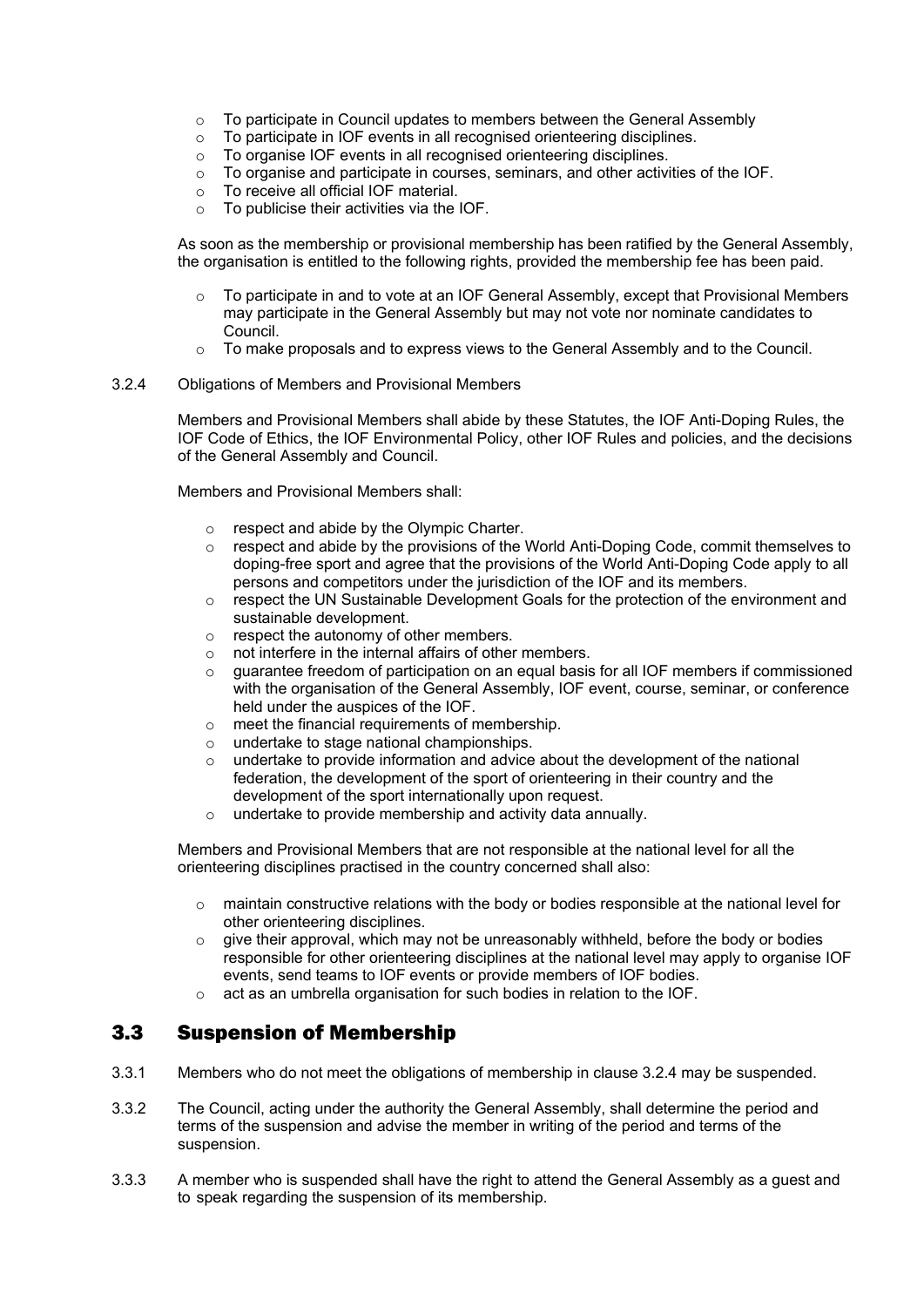3.3.4 For a suspension to be valid it must be ratified by the Ordinary General Assembly.

## 3.4 Termination of Membership

- 3.4.1 Membership shall end one month after the receipt by the Office of a notice of resignation. The resigning member shall fulfil its financial and other obligations as stipulated in these Statutes by the end of the ongoing calendar year.
- 3.4.2 The General Assembly may expel a member that fails to meet its Statutory obligations, its financial obligations, or violates the IOF Statutes or other policies and rules issued by the IOF.
- 3.4.3 A member that has been expelled under clause 3.4.2 may only be re-admitted to the IOF when it has complied with its undertakings.

### 3.5 Designation

Members shall be designated by the IOC's standard three letter abbreviation of the country's name.

### 4. MEMBERSHIP FEES

- 4.1 The fee applicable to a member and a provisional member, including the application fee for the respective memberships, shall be fixed by an Ordinary General Assembly and shall cover the two calendar years following the General Assembly.
- 4.2 The membership fee for the current year shall be payable to the Office by March 1st.
- 4.3 If a member fails to pay its fee within two months of the due date, despite a warning sent to the member's official contact address, it shall lose the rights detailed under clauses 3.2.3. A member who fails to pay its fee may be suspended under clause 3.3.
- 4.4 A newly admitted member shall pay its first fee before being allowed to exercise the rights of membership.

## 5. STATUTORY INSTITUTIONS

The statutory institutions of the IOF are:

- The General Assembly
- **The Council**
- The Office
- **The Ethics Panel**

## 6. THE GENERAL ASSEMBLY

The supreme decision-making body of the IOF for members is The General Assembly. The General Assembly may be either Ordinary or Extraordinary. The General Assembly is an on-site event where possible and shall allow for remote participation using videoconference tools for members. A fully digital General Assembly shall only be conducted in extraordinary circumstances where an on-site event is impossible.

## 6.1 Ordinary General Assembly

The Ordinary General Assembly shall be conducted biennially, in even years, between 1 July and 31 December. Written invitations shall be sent out to the members at least six months, and the agenda at least two months, before the beginning of the Ordinary General Assembly.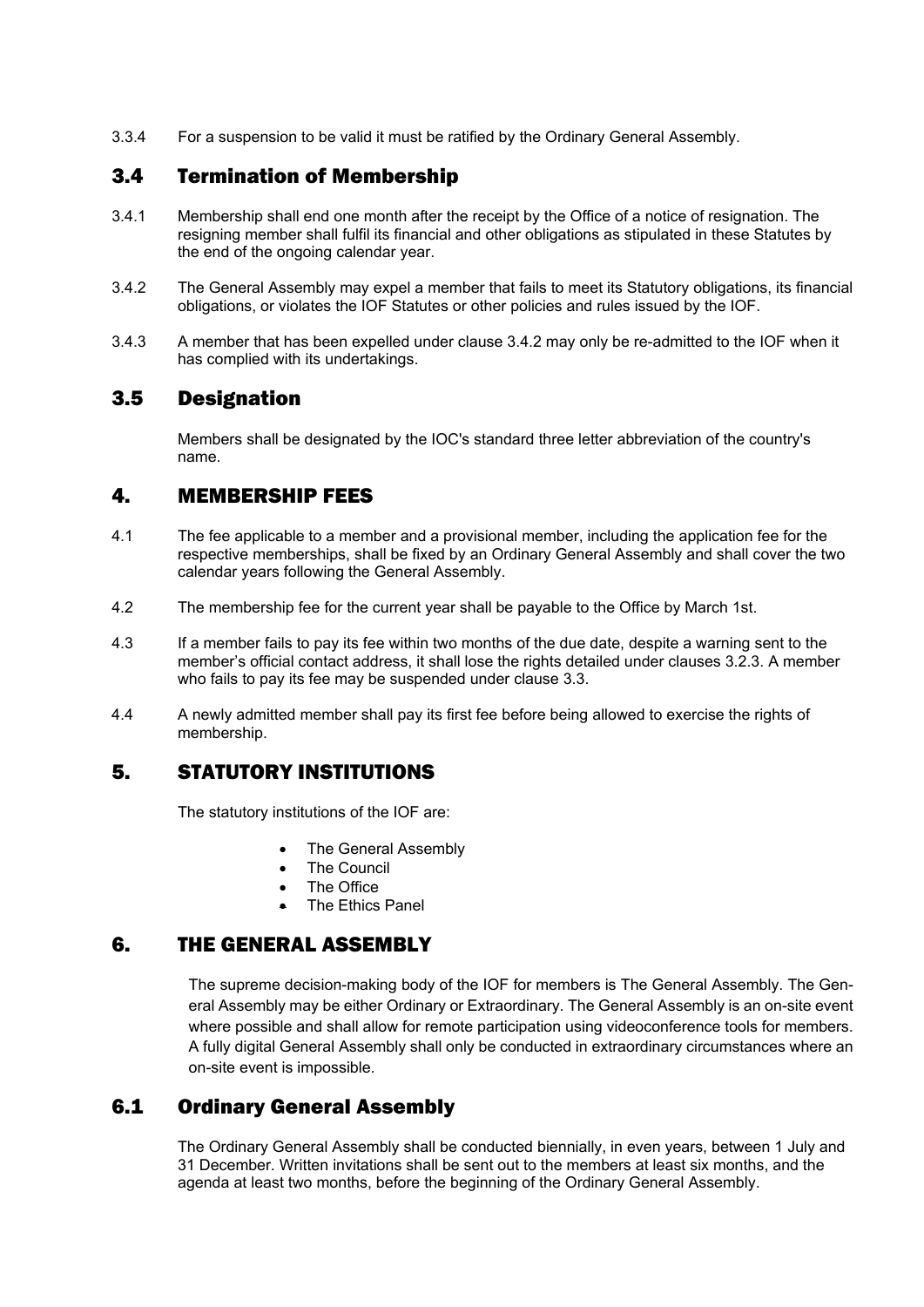## 6.2 Extraordinary General Assembly

The President shall call an Extraordinary General Assembly if it is requested by a two-thirds majority of the Council, or by 40 % of the members entitled to vote. Such a request shall be accompanied by a draft agenda. The Council shall determine the place and date of an Extraordinary General Assembly. It shall be held within three months of the receipt of the request by the President. The invitation and agenda for an Extraordinary General Assembly shall be sent out to the members at the latest one month before the meeting. Only those agenda items included in the invitation shall be dealt with at an Extraordinary General Assembly.

## 6.3 Procedure at the General Assembly

- 6.3.1 The General Assembly is an open event.
- 6.3.2 Delegates, members of Council, members of the Ethics Panel, the Chief Executive Officer and the Secretary General shall have the right to speak at the General Assembly. Guests may speak only with the approval of the General Assembly. A member who has been suspended by the Council, per clause 3.3, shall have the right to attend the General Assembly as a guest and to speak regarding the suspension of its membership.
- 6.3.3 In case of a disagreement about procedure, the Chairperson shall, if the point is not covered in the Statutes, proceed in a manner consistent with standard rules for the conduct of formal meetings.

## 6.4 Representation

Each IOF member shall have the right to be represented by three delegates at a General Assembly, with each participating on-site or remotely. All delegates shall have the right to speak, and one of the delegates shall be allocated digital permission to exercise voting rights. Delegates shall be citizens or permanent residents of the country represented.

## 6.5 Voting rights

- 6.5.1 Each member present at the General Assembly and possessing voting rights shall have one vote.
- 6.5.2 A member that has not paid all its fees and is not suspended, may send delegates to the General Assembly without voting rights.

## 6.6 Voting

- 6.6.1 Voting shall be conducted digitally and in secret, supervised by a person independent of the IOF. If the digital voting systems fails, voting will be by roll call. When voting by roll call, the members shall be read out in alphabetical order of the standard abbreviations.
- 6.6.2 The following decisions require a majority of two-thirds of the valid votes, disregarding abstentions and blank votes:
	- A proposal to declare a matter urgent to have it included on the agenda of the General Assembly.
	- An amendment to the Statutes
	- The dissolution of the IOF (in accordance with clause 14.1)
	- The election of Honorary Members or appointment to the position of Honorary President.
- 6.6.3 All other decisions shall be approved by the General Assembly by simple majority of valid votes, that is more than, but not equal to, one-half (1/2) of all valid votes cast, disregarding abstentions and blank votes.
- 6.6.4 To determine the outcome of a tied vote, except for the elections for the Council, the Chairperson of the General Assembly shall draw lots.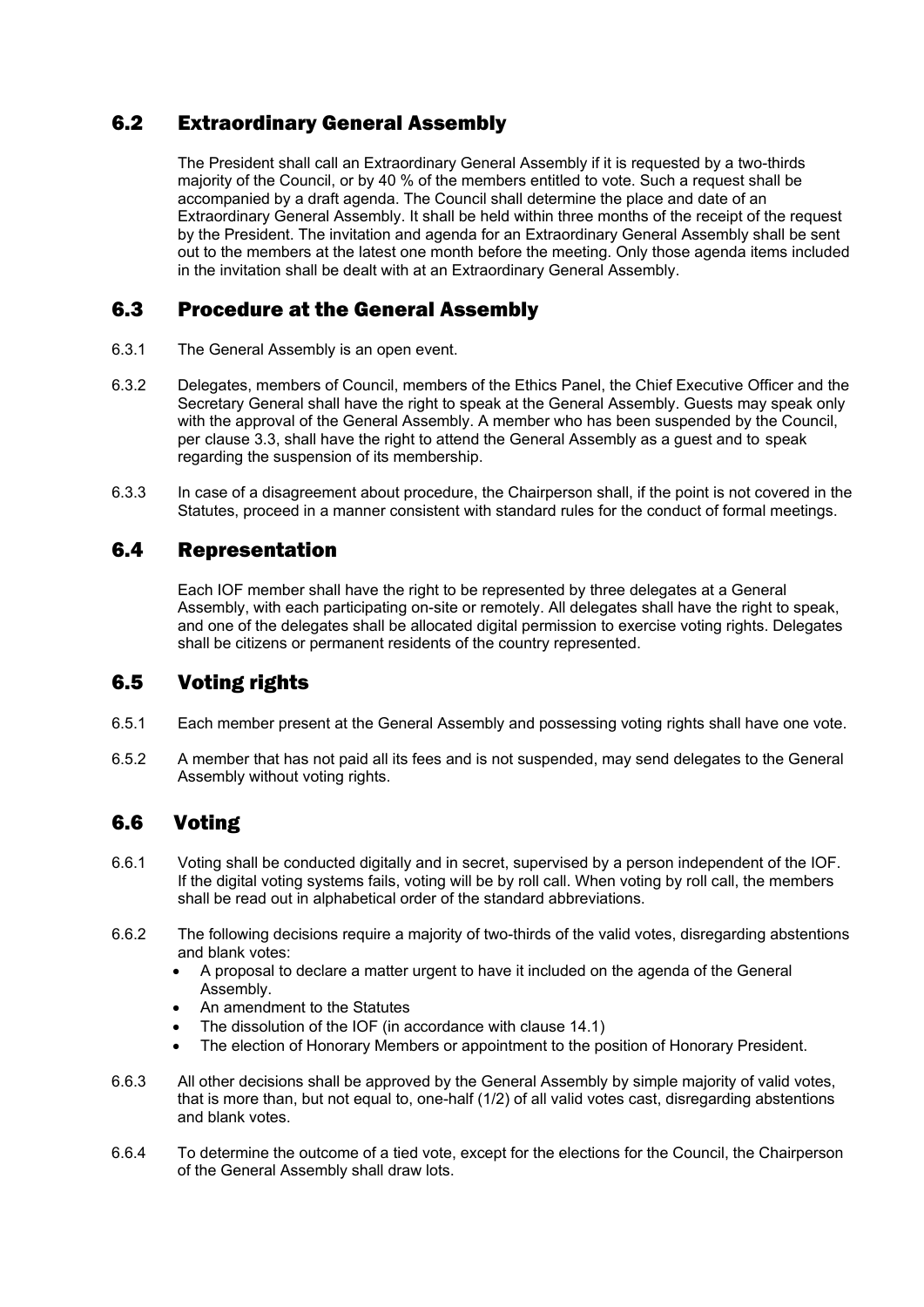6.6.5 The election of the Council shall be in four stages corresponding to the four levels indicated in clause 8.6.1. starting with the election of President. At each stage, voting shall be preceded by the announcement of candidates.

Approval voting shall always be carried out for the election of the President and the Vice Presidents even if the number of candidates does not exceed the number of places available. Should a sole candidate for President not reach a simple majority of valid votes, an Extraordinary General Assembly shall be promptly called, in accordance with clause 6.2, with the sole purpose of electing a President.

Voting for other members of Council will not be carried out unless the number of candidates exceeds the number of places available.

6.6.6 The ballot paper, except for Athletes Commission representatives as set out in clause 8.6.1, shall state the number of names to be chosen for the position in question. To be valid, a completed ballot paper must indicate a name for each available seat. A candidate may only appear once on the completed ballot paper. Candidates obtaining the greatest number of votes shall be elected. If voting is equal between the candidates for the last seat available, a second ballot shall be taken between the tied candidates. If there is still a tie, lots shall be drawn.

#### 6.7 Minutes

Minutes of the General Assembly shall be compiled and shall be checked by two witnesses and signed by the Chairperson.

#### 6.8 Decisions

Decisions of the General Assembly, other than those made in accordance with clauses 3.2.3 and 3.3.4 shall come into force at the end of the General Assembly.

#### 7. THE ORDINARY GENERAL ASSEMBLY

#### 7.1 Agenda

At least the following items shall be included on the agenda of an Ordinary General Assembly:

- 7.1.1 Opening of the General Assembly.
- 7.1.2 Confirmation of the number of voting members present.
- 7.1.3 Practical organisation of the General Assembly. Election of a General Assembly presidium consisting of a Chairperson and a Secretary, two persons to check the minutes and an independent election supervisor to supervise the digital election process or to count votes manually in the case of a failure of digital election tools.
- 7.1.4 Approval of the agenda and ruling on the urgency of any items not included.
- 7.1.5 Approval of the minutes of the previous General Assembly.
- 7.1.6 Report by the Council on the activities of the IOF since the last Ordinary General Assembly, and approval of same.
- 7.1.7 Report by the Ethics Panel on the activities since the last Ordinary General Assembly, and approval of same.
- 7.1.8 Auditors' reports, approval of the accounts for the two previous calendar years and discharge of the Council
- 7.1.9 Applications for membership and decisions regarding suspensions and expulsions.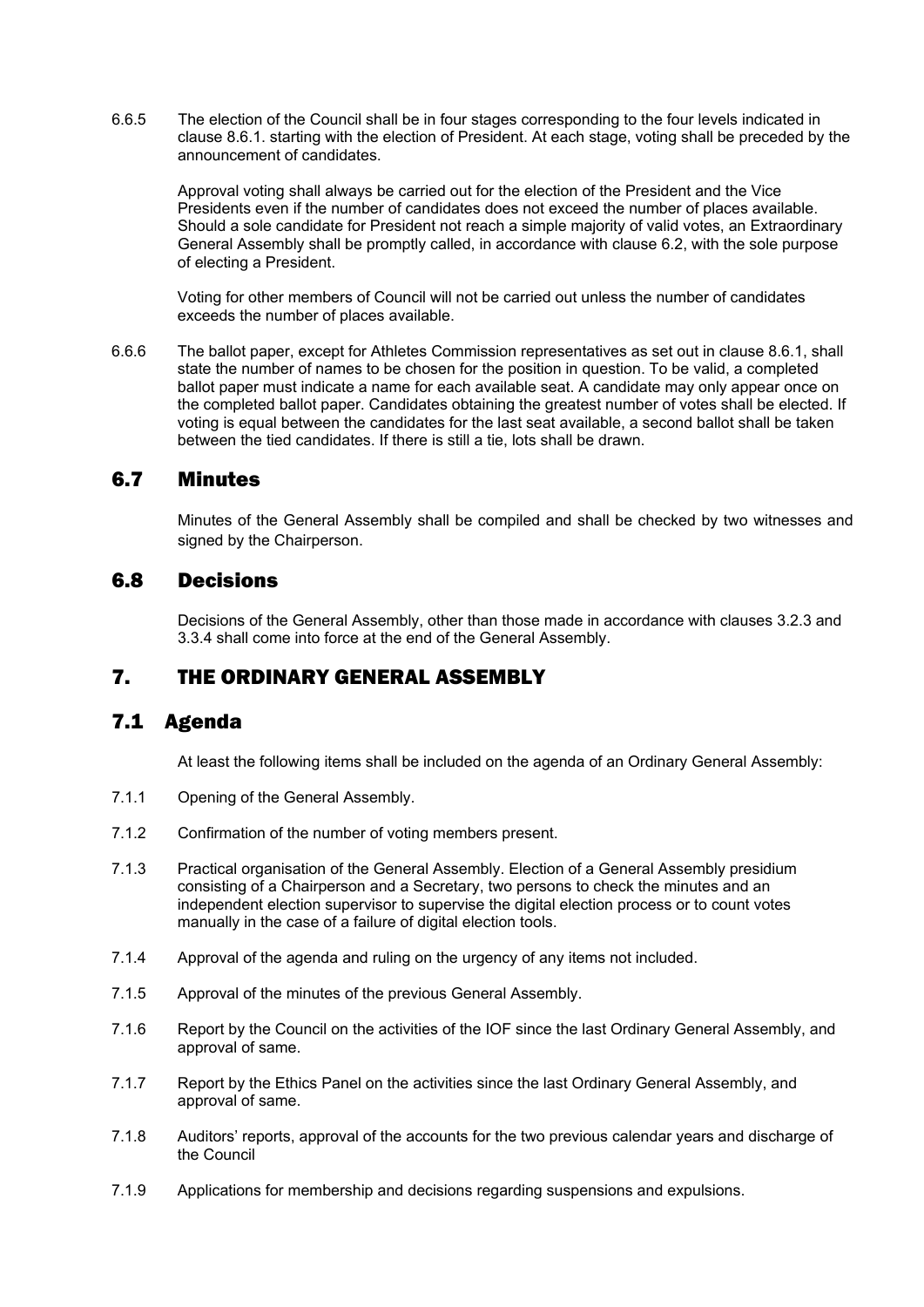- 7.1.10 Proposals.
- 7.1.11 Strategic directions and focus areas for the two calendar years following the General Assembly.
- 7.1.12 Membership fees and budget for the two calendar years following the General Assembly.
- 7.1.13 Appointment of a firm of auditors to audit the accounts for the current and the following financial period, and a Governance Auditor from among the membership to audit the governance of the IOF.
- 7.1.14 Appointment of up to five members to the Ethics Panel.
- 7.1.15 Election of the Council.
- 7.1.16 Any other business.
- 7.1.17 Closure of the General Assembly

#### 7.2 Proposals

- 7.2.1 Proposals may be tabled by a member or by Council. A proposal from a Member Federation must be seconded by another Member Federation. To second a proposal does not imply that the seconder is in favour of the proposal being approved; it expresses the wish that it be discussed. A proposal which fails to be seconded may not be discussed. Proposals by Council need not be seconded.
- 7.2.2 Council has the right to answer to the proposals before proposals are included into the General Assembly agenda. If a member is satisfied with Council's answer to their proposal, the member has the right to withdraw their proposal and the proposal will not be included in the General Assembly agenda.
- 7.2.3 Proposals shall reach the Office in writing at least four months before the General Assembly. Proposals shall be communicated to the members at least two months before the beginning of the General Assembly.

## 7.3 Urgent business

Proposals or matters of which the Office has not been notified at least four months before the Ordinary General Assembly can only be included in the agenda if they are deemed urgent by the General Assembly. Amendments to the Statutes and the assignment of IOF assets shall not be considered as urgent business.

#### 8. THE COUNCIL

The Council shall lead the IOF between General Assemblies.

#### 8.1 Remit

The Council works in accordance with the statutes and under the authority and decisions of the General Assembly and organises its own work.

The work of the Council shall include the following:

- 8.1.1 To initiate measures to further the aims of the IOF and to implement the resolutions of the General Assembly for the development and spread of orienteering according to the activity plans for each election period.
- 8.1.2 To verify observance of the Statutes and IOF Rules.
- 8.1.3 To confirm and supervise observance of decisions and documentation (e.g., minutes) of the IOF.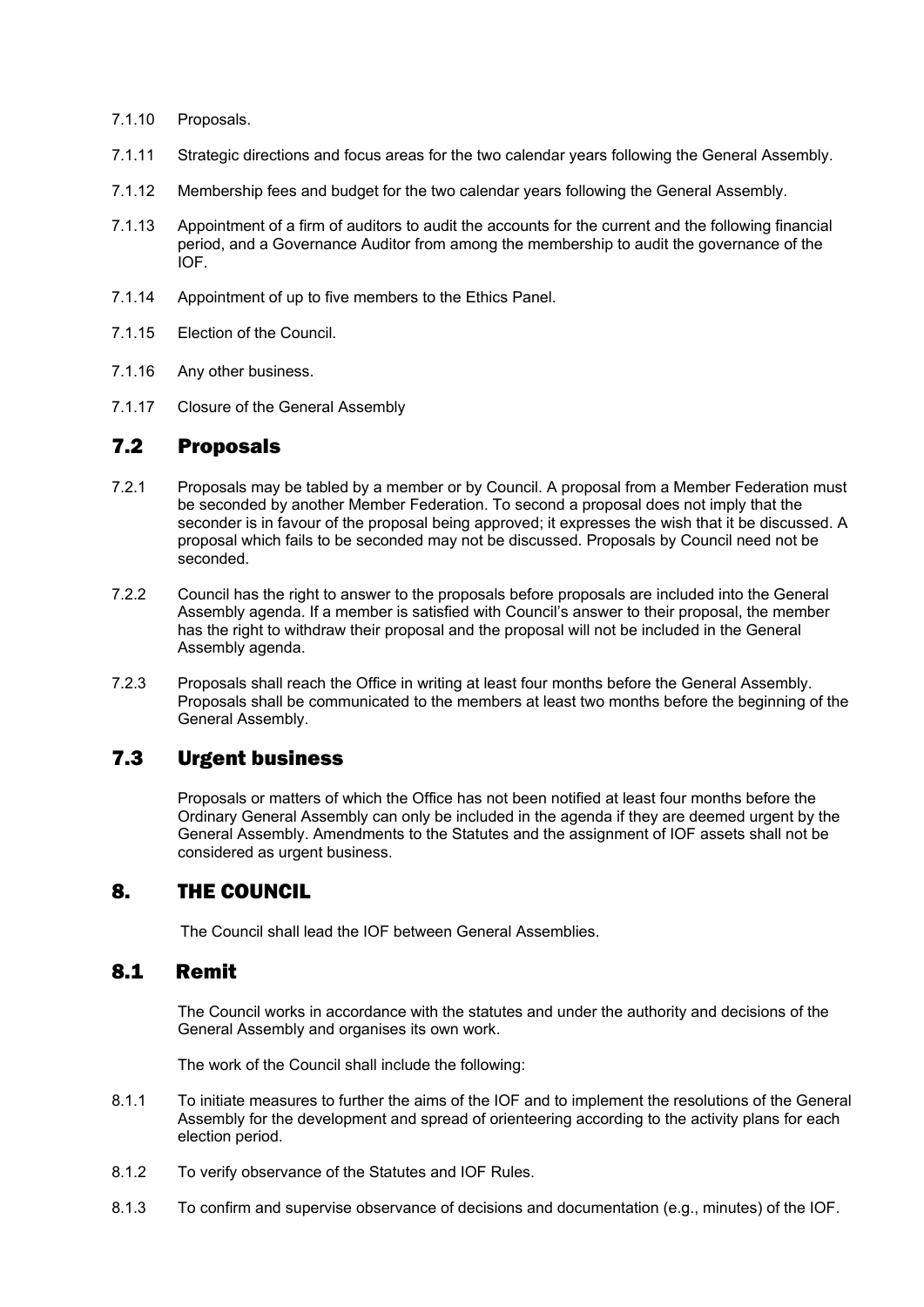- 8.1.4 To appoint an Honorary Legal Adviser and form such permanent or temporary commissions or groups as it deems appropriate to assist it in carrying out its work and in fulfilling tasks assigned to it by the General Assembly or specified in an agreed long-term plan. The Council is responsible to the General Assembly for the work of all such groups.
- 8.1.5 To prepare the Statutes, material for the General Assembly, and other basic documentation of the IOF, and to approve IOF competition rules for each recognised orienteering discipline and communicate them to members.
- 8.1.6 To find an organiser and a place of the next General Assembly. To oversee the arrangements and to prepare the business of the General Assembly.
- 8.1.7 To admit new members of the IOF. Such a decision shall be ratified by the General Assembly.
- 8.1.8 To determine the seat of the IOF and appoint a Secretary General and a Chief Executive Officer.
- 8.1.9 To elect after each General Assembly a Senior Vice President from among the Vice Presidents.
- 8.1.10 To adjudicate in controversies arising during IOF approved international events, where the matter does not come within the jurisdiction of the jury of the event.
- 8.1.11 To establish special financial regulations for the events that it commissions.
- 8.1.12 To co-operate with those international organisations and institutions contributing to the development and support of orienteering.
- 8.1.13 To consult with members between the General Assembly via member update meetings on matters of interest to members and the work of the Council.
- 8.1.14 To maintain, where appropriate, direct communications with orienteering organisations, at national level, not administered by the member concerned.

#### 8.2 Working Procedure

- 8.2.1 The Council shall meet at least 4 times a year, either in person or via digital means.
- 8.2.2 Notice of a Council meeting, except for a meeting under clause 8.3.4, shall be sent out at least 2 weeks prior to the meeting by circulating a provisional agenda.
- 8.2.3 The Council may invite others to participate in its meetings.
- 8.2.4 As a general rule, the IOF shall not pay for travel or subsidise members of the Council or Council appointed bodies to attend meetings. The IOF member that nominated the Council member for election is expected to assist that Council member to attend in-person meetings of the Council. The IOF shall facilitate attendance at digital meetings of the Council and Council-appointed bodies.

#### 8.3 Taking decisions

- 8.3.1 Seven members shall constitute a quorum.
- 8.3.2 Decisions shall be taken by a simple majority of votes. In case of a tie, the President shall have a casting vote.
- 8.3.3 The members who are Athletes Commission representatives are not eligible to vote in the selection of the organisers for IOF World Championships, IOF World Cup or IOF Regional Championships for any discipline.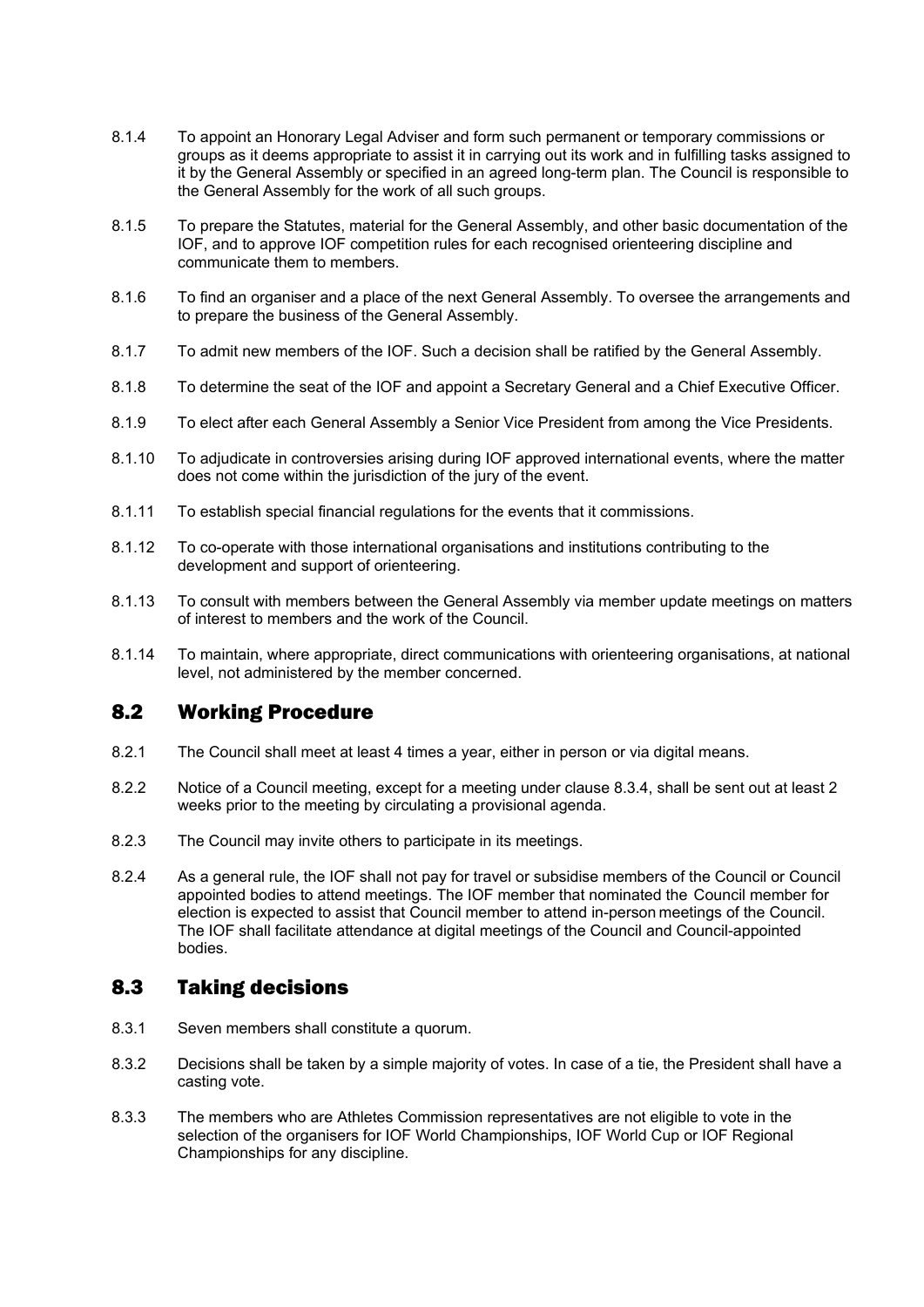8.3.4 In the case of an urgent matter, the Council may hold a meeting by using recorded electronic communication. Such decisions shall be documented in the minutes of the next ordinary Council meeting.

## 8.4 Objections and appeals

- 8.4.1 Should a member consider a decision of the Council, other than one taken under clause 8.1.10, to violate its rights or to be contrary to these Statutes, an objection or appeal may be presented to an IOF General Assembly.
- 8.4.2 Should a member consider a decision of a Jury of an international orienteering event to violate the IOF Code of Ethics, an appeal may be presented to the Ethics Panel.
- 8.4.3 Any appeal with respect to an IOF decision on sanctions relating to doping must be submitted to the Court of Arbitration for Sport. Any such appeal to the Court of Arbitration for Sport shall not delay the implementation of the said IOF sanction.

### 8.5 Vacancy

If the President is unable to carry out his/her duties, the Senior Vice President shall take over.

### 8.6 Rules for the composition of the Council

8.6.1 The Ordinary General Assembly shall elect the Council.

The Council shall consist of:

- $\circ$  The President
- Three Vice Presidents
- o Seven Council members
- o Two Athletes Commission representatives
- 8.6.2 The elected Council, excluding the President and Athletes Commission representatives, shall include at least three persons of each gender and at least two persons from outside Europe. The elected Council shall include a Vice President of each gender. The Athletes Commission representatives shall be of different genders.
- 8.6.3 A Member whose National Anti-Doping Organisation (NADO) is not compliant with the World Anti-Doping Code, may not have a nominee elected to the Council nor have members appointed to IOF Commissions.
- 8.6.4 In conjunction with the Ordinary General Assembly a possibility for Members to hear presentations of nominated Council candidates shall be organised.
- 8.6.5 The representatives of the Athletes Commission are elected by the athletes as defined in the rules for the Athletes Commission.

## 8.7 Council members term and rotation model

- 8.7.1 The President, the Vice Presidents and the Council Members are elected for a four-year term. A system of rotation ensures that approximately half, as defined in clauses 8.7.4 and 8.7.5, of the Council positions are declared vacant every two years.
- 8.7.2 The Athletes Commission representatives shall be Council members for a two-year term.
- 8.7.3 The President may seek re-election for only one further four-year term and only to the position of President.

A Vice President may seek re-election for only one further four-year term.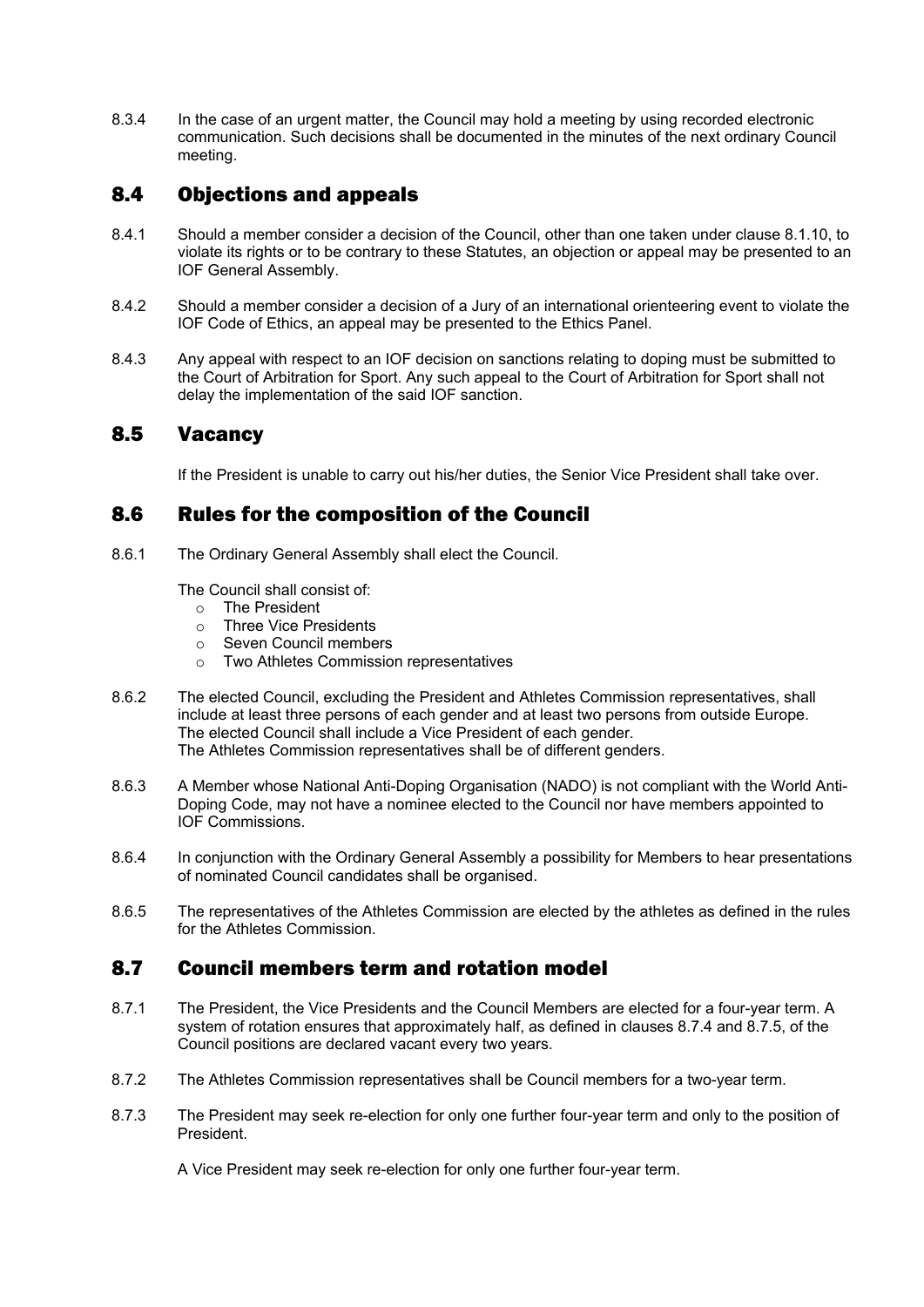A Council Member having attained the position of Vice President is not eligible to seek re-election to the position of Council Member.

Council Members may seek re-election to the same position for only one further four-year term.

8.7.4 The election for the position of President is held every fourth year at the General Assembly held in the year of the Olympic Summer Games.

At the same General Assembly, one Vice President and four Council Members shall also be elected by the General Assembly.

- 8.7.5 Two Vice Presidents and three Council Members shall be elected by the General Assembly held in the year of the Olympic Winter Games.
- 8.7.6 Should an elected person resign from a Council position during their elected term, a successor will be elected at the next General Assembly for the remainder of the term until the next statutory election.

The period until the next statutory election is not counted in relation to the maximum total period of service under clause 8.7.3.

### 8.8 Nominations to the Council

- 8.8.1 A member may propose candidates only from its own country. No member federation shall be represented on the Council by more than one person, excepting Athletes Commission representatives.
- 8.8.2 Not later than six months before the General Assembly, a member having a person on the current Council shall announce, in writing, its intention or not to re-nominate that person. The Secretary General shall send out advice regarding this intention together with the call for nominations for election to the Council.
- 8.8.3 A member federation failing to re-nominate a current member of Council by the statutory deadline of six months prior to the General Assembly, as defined in clause 8.8.2, cannot then nominate the said person at the general call for nominations scheduled by the Statutes to reach the Secretary General four months before the General Assembly.
- 8.8.4 Nominations for the Council are to be received, in writing, by the IOF Secretary General not later than four months before the General Assembly.

At a particular General Assembly, a member federation may, with due observance of the provisions in clauses 8.7.3 and 8.8.2, nominate the designated candidate for more than one Council position.

- 8.8.5 Should the Statutory requirements not be met; the Secretary General shall call for supplementary nominations not later than 7 days after the date of the deadline for nominations
- 8.8.6 Supplementary nominations are to be received, in writing, by the Secretary General not later than three months before the General Assembly.
- 8.8.7 The list of candidates shall be sent out to the members together with the General Assembly agenda.

#### 9. THE OFFICE

The Office is the connecting link between the IOF, its members, Council members, Council appointed groups and outside organisations and individuals.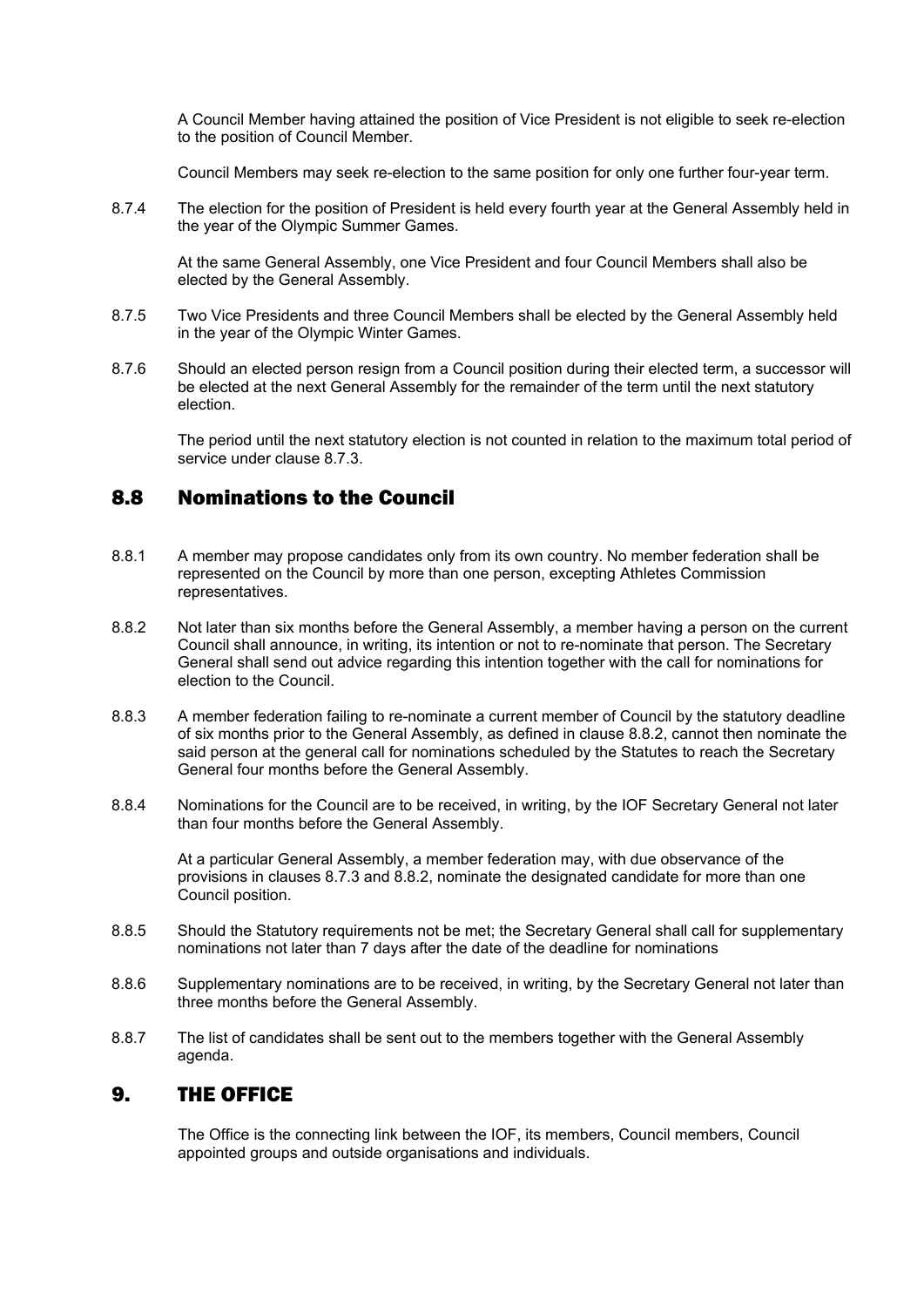- 9.1 The Council shall be responsible for the administrative organisation of the Office in the provision of services to members, including the appointment of the Chief Executive Officer and the Secretary General.
- 9.2 The Chief Executive Officer is responsible for the day-to-day administrative leadership and operation of the Office. The Chief Executive Officer shall attend the General Assembly, member update meetings and attend the meetings of the Council.
- 9.3 The detailed duties of the Chief Executive Officer shall be specified in a job description approved by the Council.
- 9.4 The Secretary General is responsible for the statutory leadership of the IOF within the Strategic Directions and Activity Plan agreed to by the General Assembly. The Secretary General shall attend the General Assembly, member update meetings and shall call and attend the meetings of the Council.
- 9.5 The detailed duties of the Secretary General shall be specified in a job description approved by the Council.

## 10. ETHICS PANEL

The Ethics Panel is an independent judicial body in the IOF consisting of up to five members that are appointed by the General Assembly.

### 10.1 Remit

- 10.2.1 To regularly review all business and operations covered by the Code of Ethics.
- 10.2.2 To adjudicate upon violations of the Code of Ethics.
- 10.2.3 To report findings to the Council or the General Assembly and impose sanctions for violations of the Code of Ethics.

## 11. HONORARY LEGAL ADVISER

The Honorary Legal Adviser is a qualified legal counsel that is appointed by Council to provide probono legal advice on an as-needed basis.

## 11.1 Remit

11.1.1 To support the Council with issues requiring comprehensive understanding of legislation, governance, and international business matters.

# 12. AWARDS OF HONOUR, HONORARY PRESIDENT, HONORARY MEMBERS

- 12.1 Awards of honour may be made.
- 12.2 Those persons who have given special service to the IOF may be appointed Honorary Members of the IOF or be appointed to the position of Honorary President. Such appointments may be made by the General Assembly on a proposal by the Council.
- 12.3 The Honorary President and Honorary Members may attend a General Assembly as a guest but shall not have the right to vote and shall not pay any fees.

#### 13. DISPUTES